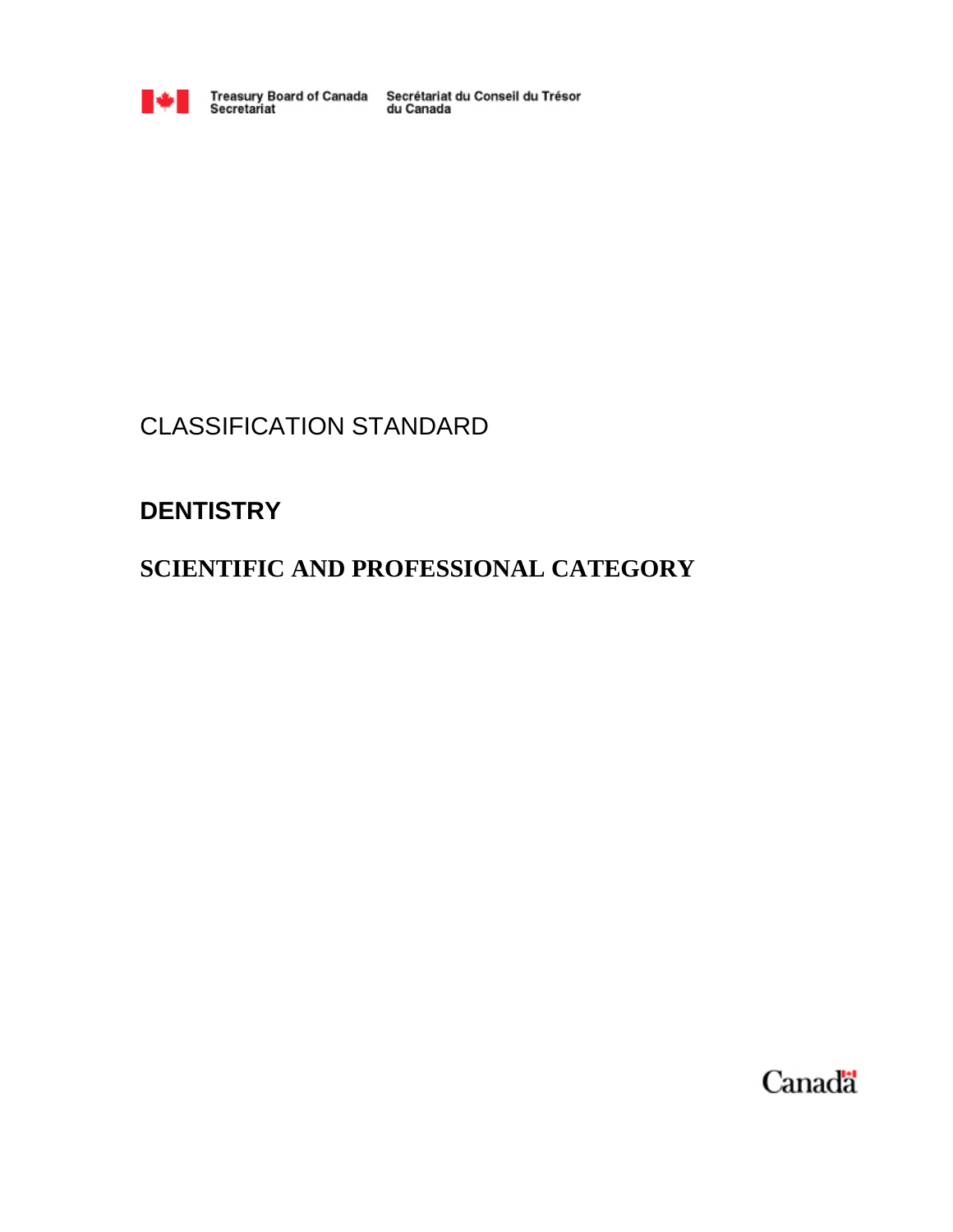O Ministre des Approvisionnements et Services Canada 1986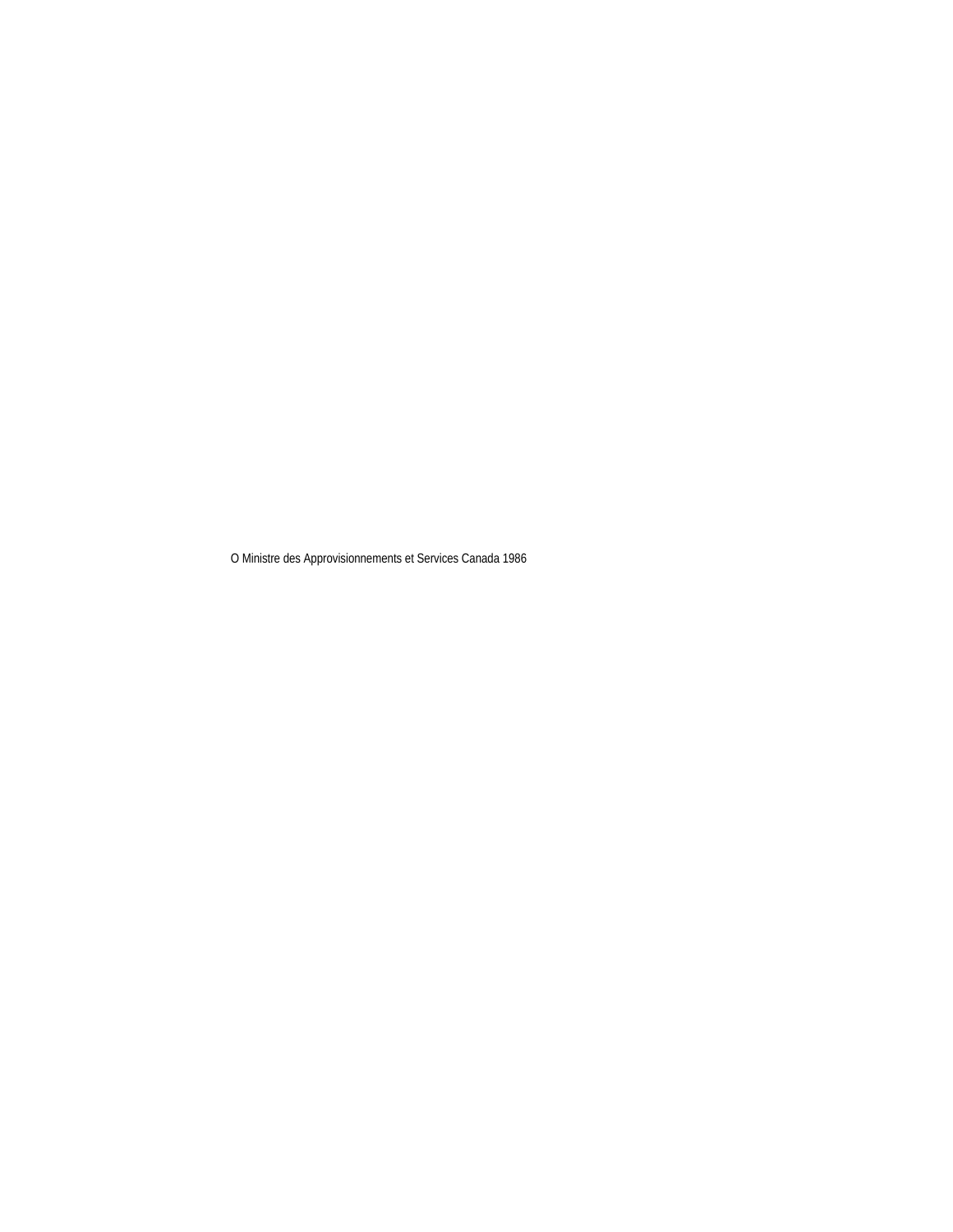Dentistry

# CONTENTS

|                                                       | PAGE          |
|-------------------------------------------------------|---------------|
| I NTRODUCTI ON                                        |               |
| CATEGORY DEFINITION                                   | $\mathcal{P}$ |
| CROUP DEFINITION                                      | 3             |
| LEVEL DESCRIPTIONS                                    | 4             |
| BENCH-MARK POSITION DESCRIPTION INDEX                 | 5             |
| In Ascending Order of Level<br>In Al phabetical Order | 5<br>6        |

BENCH-MARK POSITION DESCRIPTIONS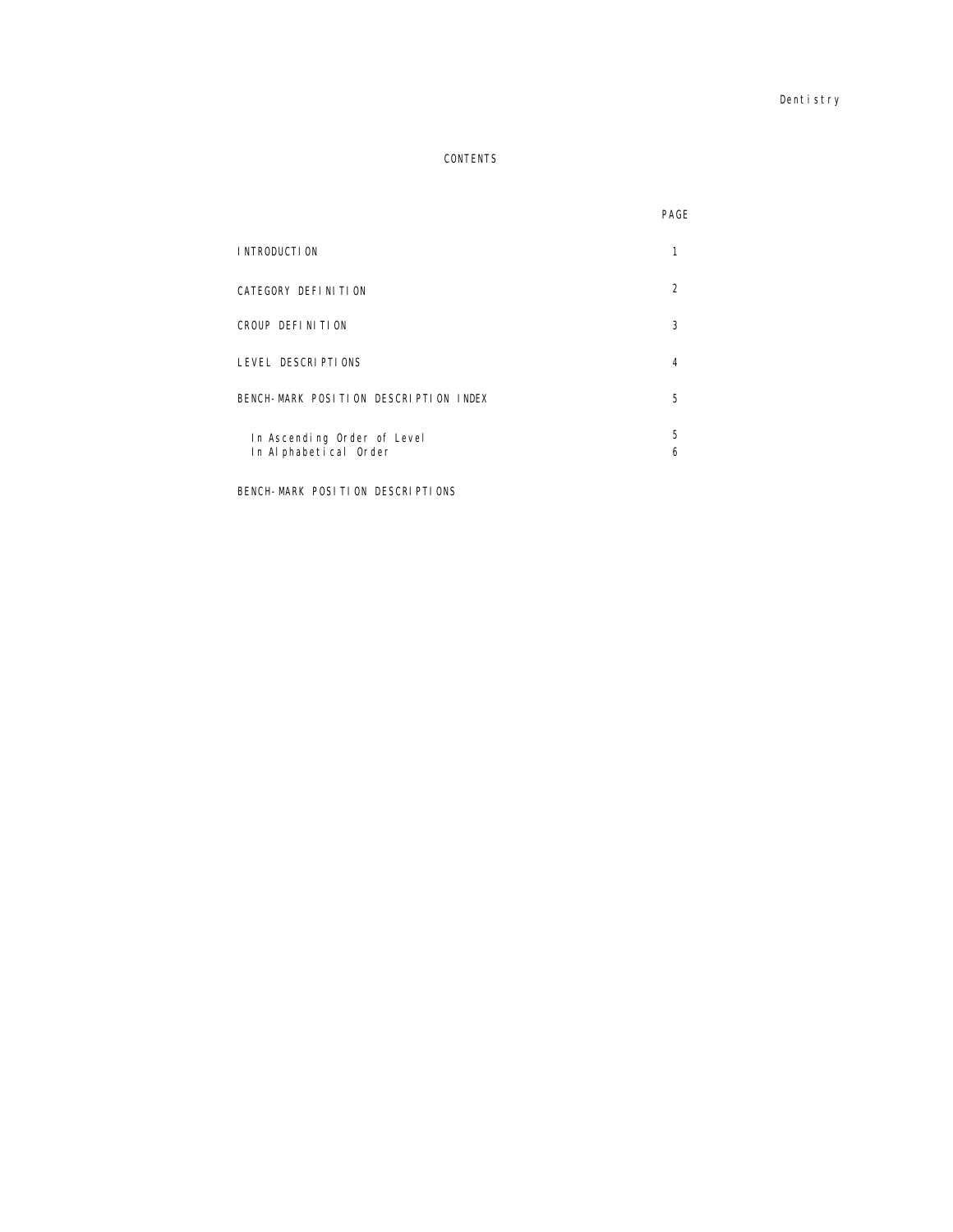### INTRODUCTION

This standard describes the classification plan used to determine the relative difficulty of jobs allocated to the Dentistry Group. It consists of an introduction, definitions of the Scientific and Professional Category and the Dentistry Group, level descriptions and bench-mark position descriptions.

The level description method is used to classify jobs allocated to the Dentistry Group. Each of the three levels in the classification plan is described in terms of the primary features used to assign jobs to the level. Jobs are regarded as being of equal difficulty and are assigned to the same level when the duties and responsibilities best correspond, on the whole, with the description of that level and the bench-mark position descriptions that exemplify the level.

### Bench-mark Positions

Bench-mark position descriptions exemplify each level. Each description consists of a brief summary of duties, a list of the primary duties, and a statement of the distinguishing features of the position. The bench-mark position descriptions are an integral part of the plan and are used to ensure consistency in applying the level descriptions.

### Use of the Standard

Four steps are to be followed in applying this classification standard.

- 1. The position description is studied to ensure understanding of the position as a whole. The relation of the position being evaluated to positions above and below it in the organization is also studied.
- 2. The allocation of the position to the category and group is confirmed by reference to the definitions and the descriptions of inclusions and exclusions.
- 3. The position is tentatively assigned to a level by comparing the duties and responsibilities of the position with the level descriptions. The position is tentatively assigned to that level that best corresponds on the whole with the duties and responsibilities of the position.
- 4. The description of the position being evaluated is compared with the descriptions of the bench-mark positions illustrating the level tentatively selected, and comparisons are also made with the descriptions of bench-mark positions for the levels above and below the level tentatively selected, as a check on the validity of the level selected.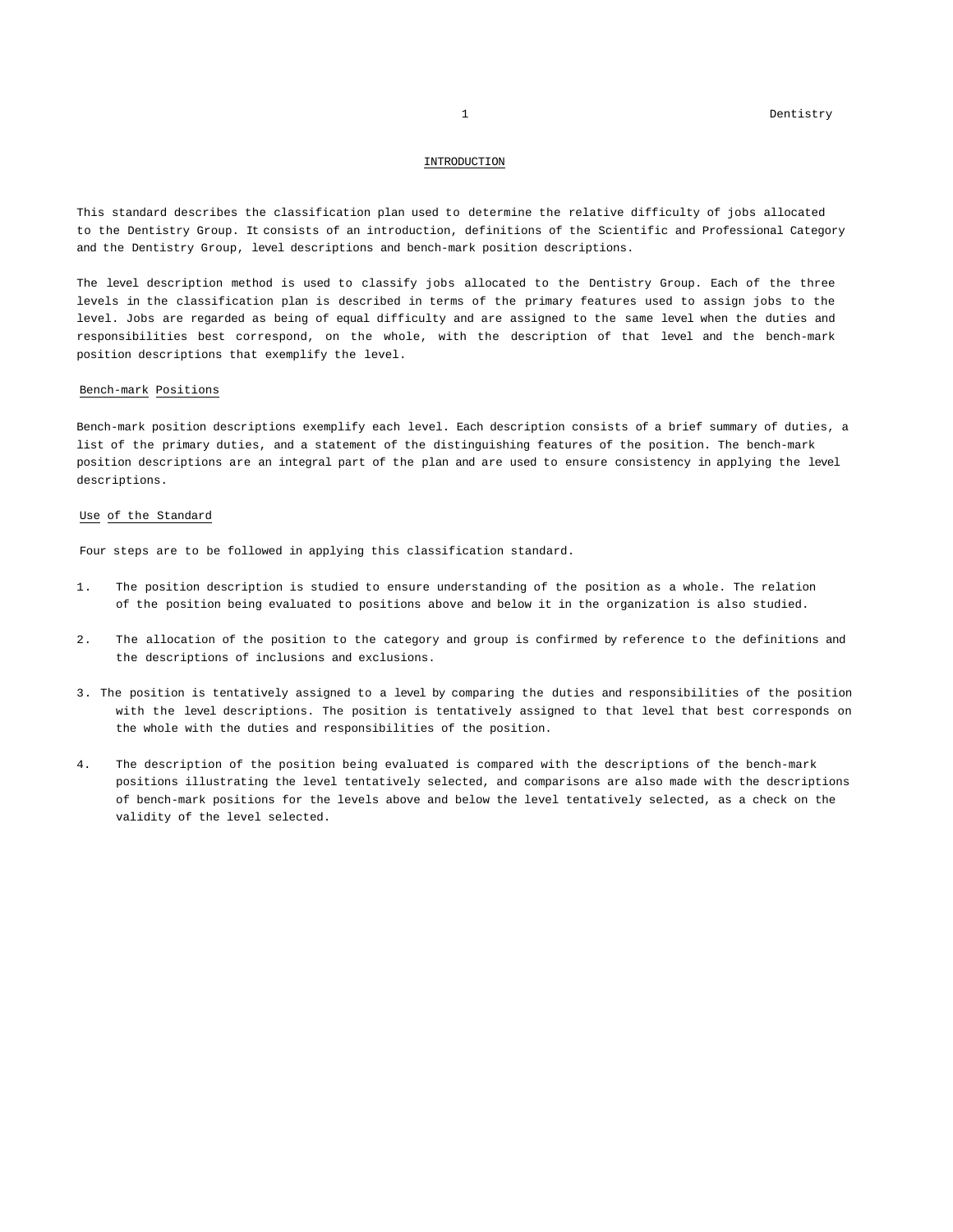# CATEGORY DEFINITION

Occupational categories were repealed by the Public Service Reform Act (PSRA), effective April 1, 1993. Therefore, the occupational category definitions have been deleted from the classification standards.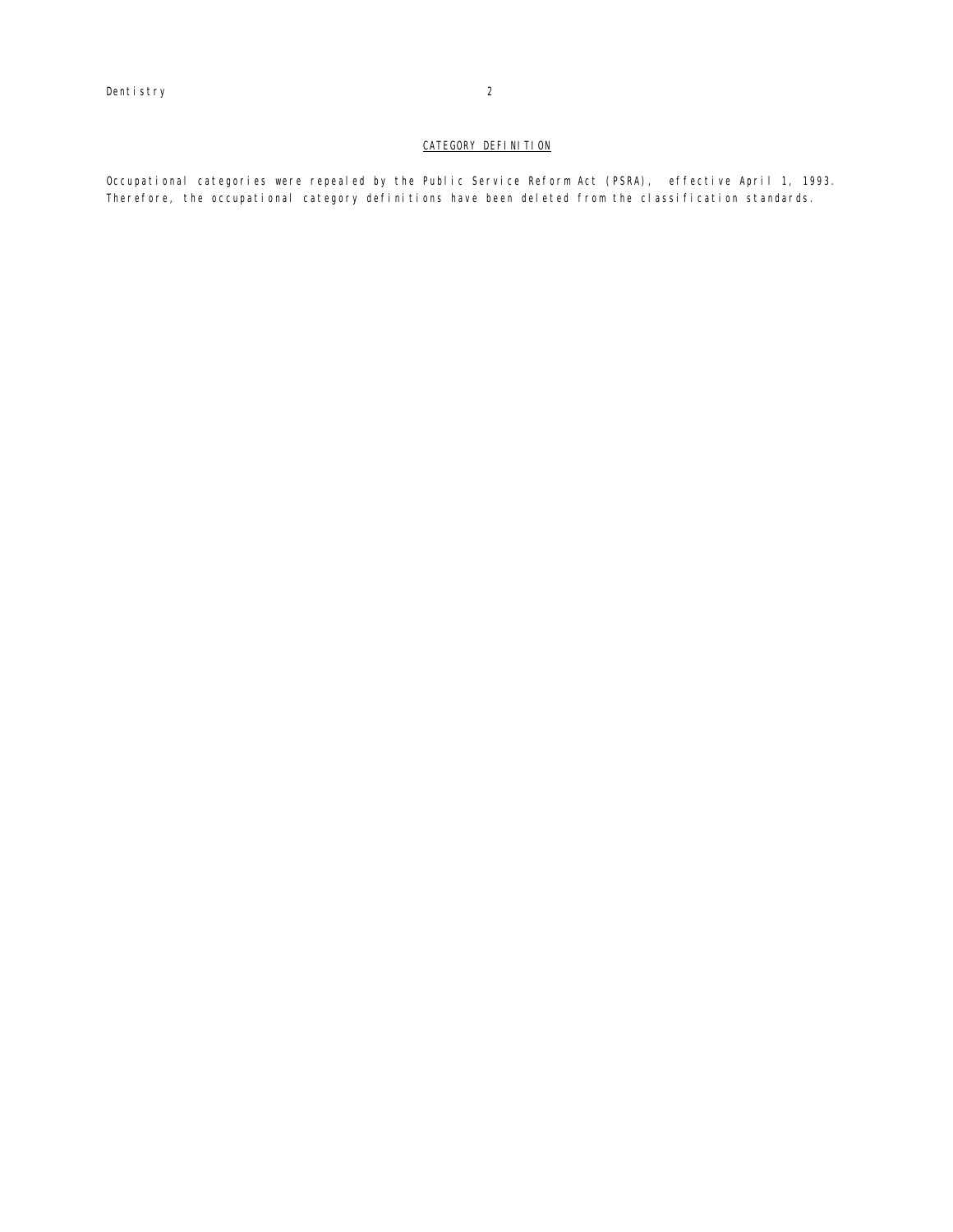## GROUP DEFINITION

For occupational group allocation, it is recommended that you use the Occupational Group Definition Maps, which provide the 1999 group definition and their corresponding inclusion and exclusion statements. The maps explicitly link the relevant parts of the overall 1999 occupational group definition to each classification standard.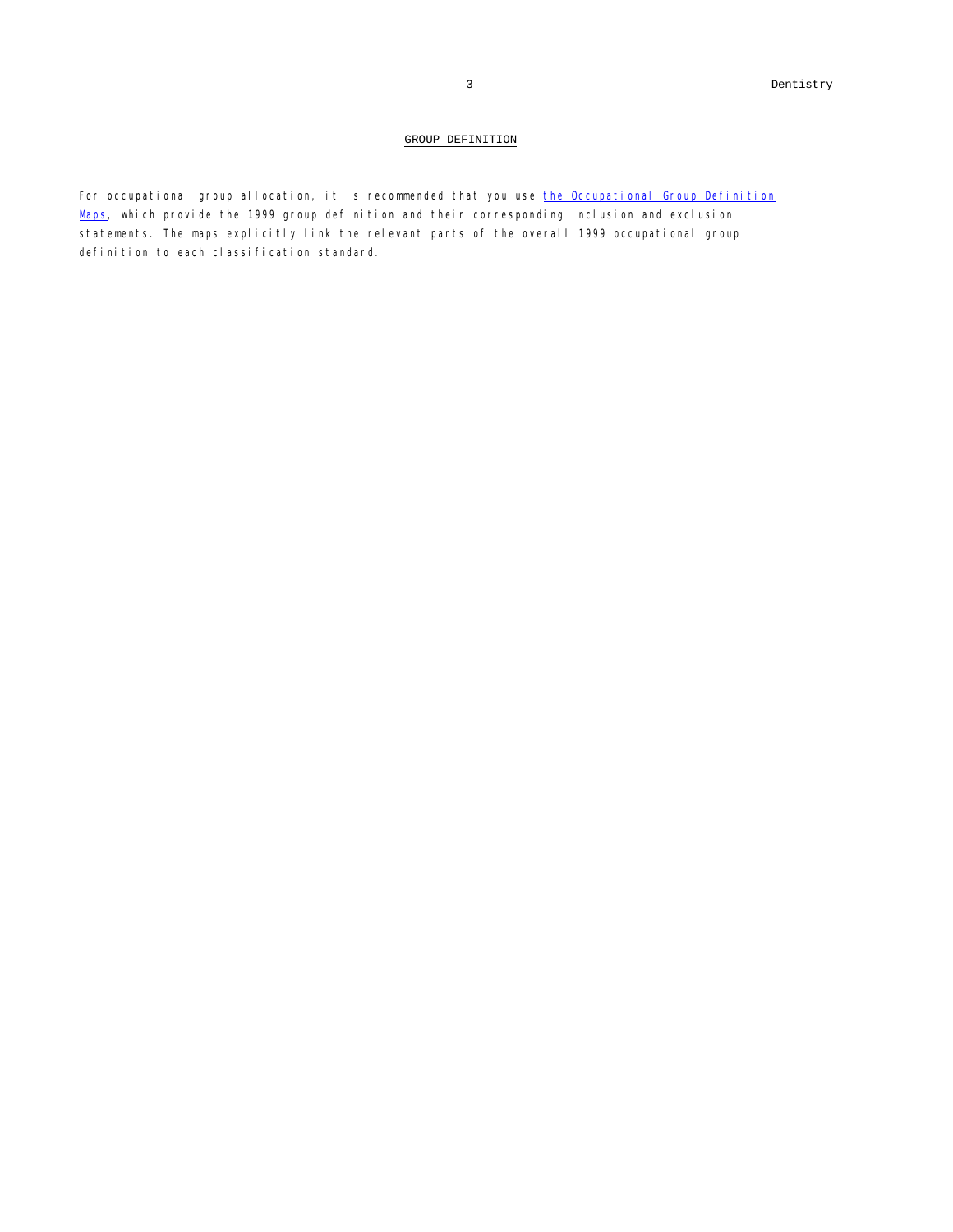## LEVEL DESCRIPTIONS

### Level<sub>1</sub>

This level includes those positions whose incumbents are responsible primarily for diagnosing and treating dental conditions. Managerial responsibilities at this level are incidental and typically include supervising and training a dental assistant, scheduling one's own work, requisitioning equipment and supplies, and recommending the purchase of new dental equipment and supplies.

# Level<sub>2</sub>

This level includes those positions whose incumbents are responsible for administering a dental program in a clinic, public health area or small hospital and for diagnosing and treating dental conditions. Managerial responsibilities at this level typically include controlling a staff of dental personnel, developing and administering a budget, obtaining services of and authorizing payments to private dental practitioners, and determining the eligibility of patients for dental treatment.

### Level<sub>3</sub>

This level includes those positions whose incumbents are responsible primarily for administering a dental program in a geographical region or a large hospital. Diagnosing and treating dental conditions may constitute a secondary responsibility of some positions. Managerial responsibilities at this level typically include controlling a staff of dentists and Para dental personnel and coordinating their activities, reviewing reports submitted by junior dentists, assessing the quality of treatment provided by junior dentists, and developing and administering a budget.

Also included at this level are positions whose incumbents are responsible for providing advice and conducting comprehensive studies in the field of dental public health.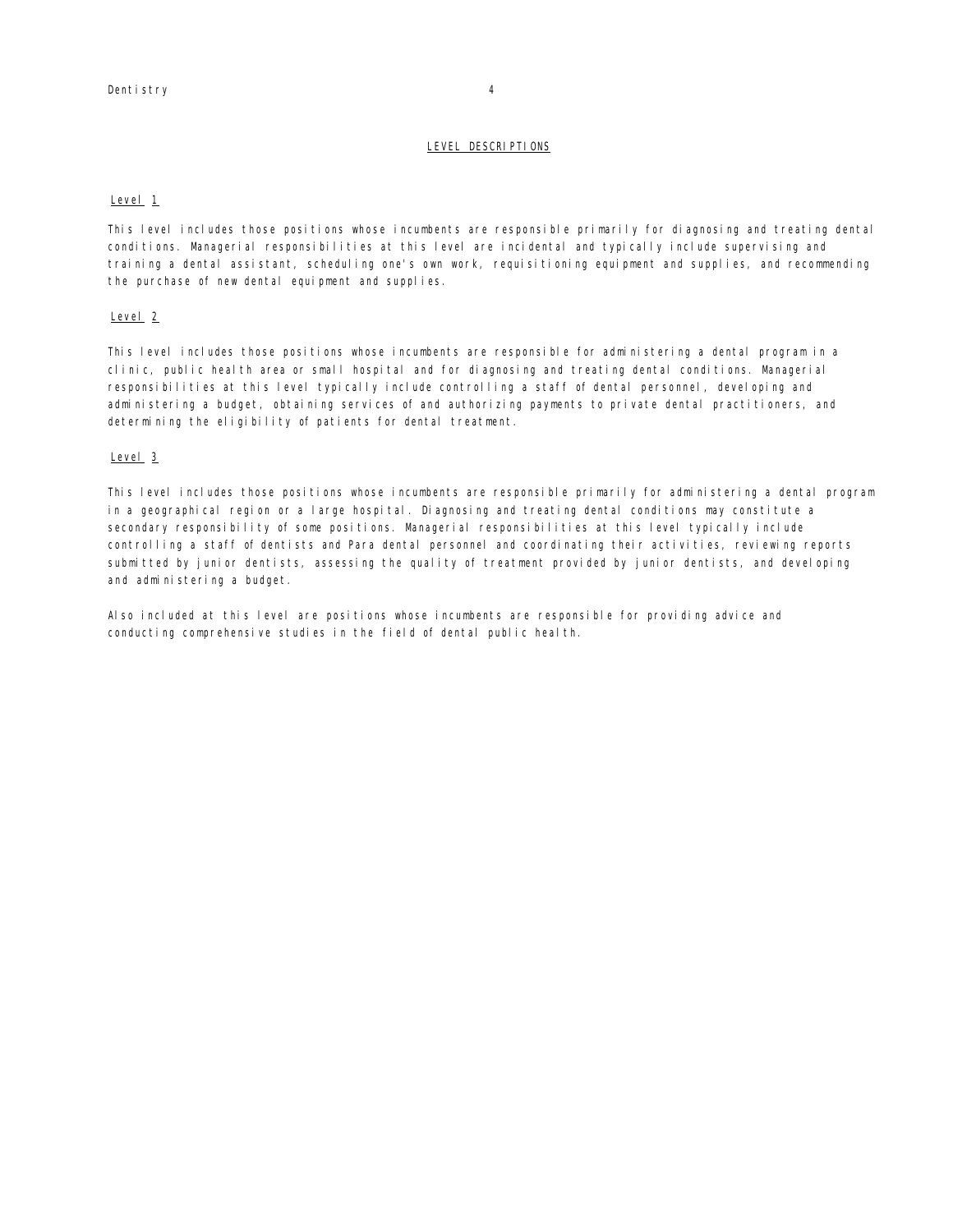# BENCH-MARK POSITION DESCRIPTION INDEX

# In Ascending Order of Level

|                | BENCH-MARK   |                                   |      |
|----------------|--------------|-----------------------------------|------|
| LEVEL          | POSITION NO. | DESCRIPTIVE TITLE                 | PACE |
|                | $\mathbf{1}$ | Dental Officer, Ottawa District   | 1.1  |
|                | 2            | Field Dental Officer, Inuvik Zone | 2.1  |
| $\mathfrak{D}$ | 3            | Zone Dental Officer, Inuvik Zone  | 3.1  |
| 3              | 4            | Regional Dental Advisor           | 4.1  |
|                | 5            | Regional Dental Officer           | 5.1  |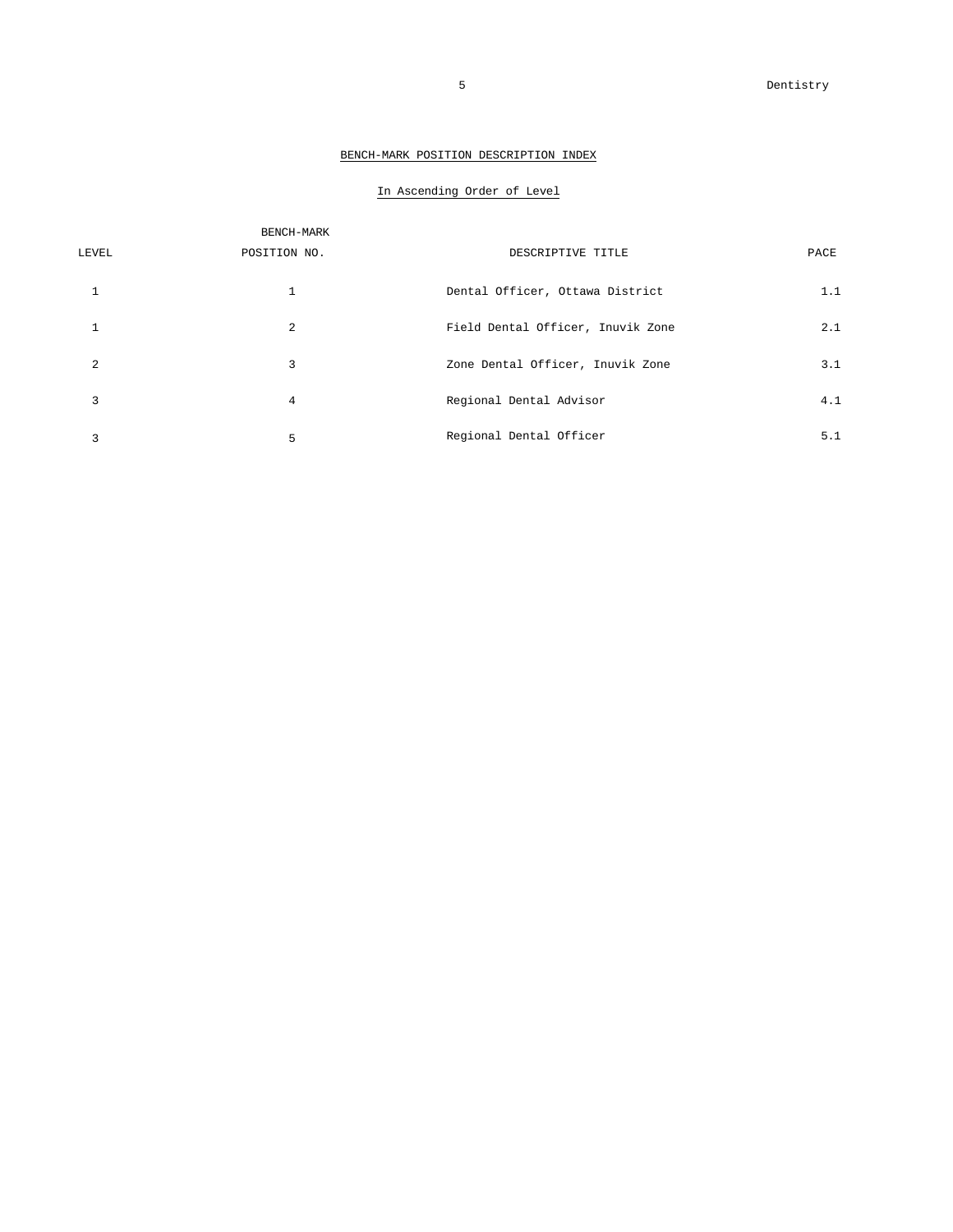# BENCH-MARK POSITION DESCRIPTION INDEX

# In Alphabetical Order

| DESCRIPTIVE TITLE                 | <b>BENCH-MARK</b><br>POSITION NO. | PAGE |
|-----------------------------------|-----------------------------------|------|
| Dental Officer, Ottawa District   | 1                                 | 1.1  |
| Field Dental Officer, Inuvik Zone | 2                                 | 2.1  |
| Regional Dental Advisor           | 4                                 | 4.1  |
| Regional Dental Officer           | 5                                 | 5.1  |
| Zone Dental Officer, Inuvik Zone  | 3                                 | 3.1  |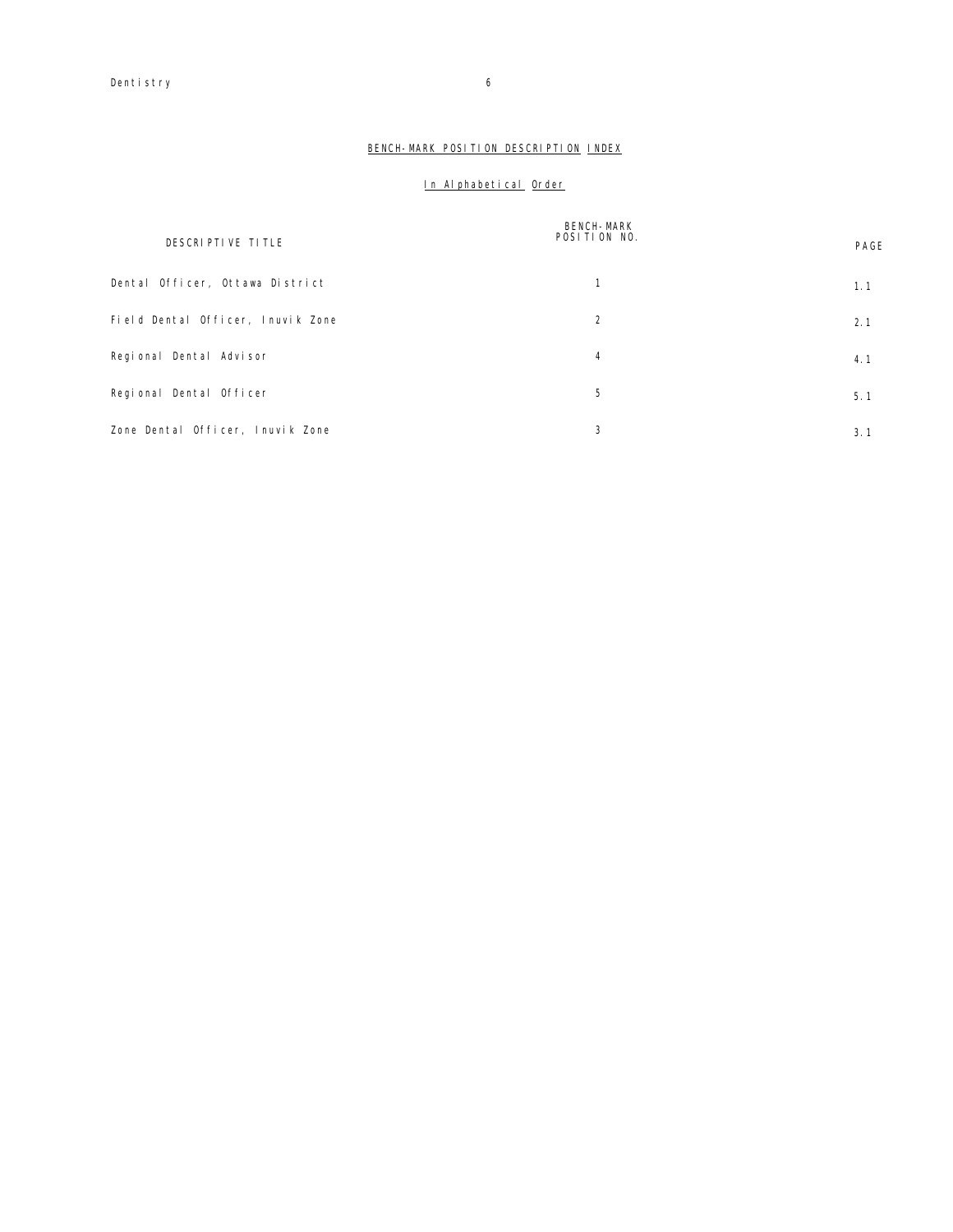Reporting to the Chief of Service, Dentistry, Ottawa District, Veterans Services Branch, Veterans Affairs Canada, Duties % of Time Diagnoses the dental conditions of patients and formulates dental treatment plans by: 20 identifying dental conditions, using dental instruments and X-ray equipment, and charting these conditions; conferring with the hospital medical staff to determine the total health condition of hospitalized patients; and ascertaining the type and extent of treatment for which patients are eligible under the departmental regulations. Treats the dental conditions of patients by: 50 administering anesthetics; - removing carious material, restoring prepared cavities and extracting teeth; taking moulds and fitting and adjusting artificial dentures; treating periodontal diseases with medicaments; operating or patients with impacted teeth, using the techniques of oral surgery; and cleaning teeth, applying protective solutions, and explaining oral hygiene practices to patients. Supervises the work of one dental assistant by: 10 - training the dental assistant in procedures for preparing dental amalgam, mixing cements, sterilizing instruments and equipment, and completing patients' documents; checking that the dental assistant maintains the dental instruments in a serviceable state and replenishes the stock of dental supplies; and participating with the Chief of Service in the preparation of the performance appraisal report on the dental assistant. Performs related duties such as instructing dental technicians in the construction of

prosthetic devices and the application of prosthetic techniques; completing reports of proposed dental treatment and submitting them to the patients' physicians; completing patient treatment reports and submitting them to the Chief of Service; requisitioning supplies; suggesting changes in departmental regulations and in the purchasing of new dental equipment and supplies to the Chief of Service; and attending meetings and conferences of local, provincial and national dental associations and reporting on the proceedings to the dental clinic staff.

### BENCH-HARK POSITION DESCRIPTION

Descriptive Title: Dental Officer, Ottawa District

# Summary

diagnoses the dental conditions, and plans and carries out the dental treatment of patients within the Ottawa District, in a departmental dental clinic; supervises one dental assistant; and performs related duties.

- 
- 
- 

- 
- 
- 
- 
- 
- 

20

1 .1 B.M.P.D. No. 1

Bench-!ark Position Number: 1 Level: 1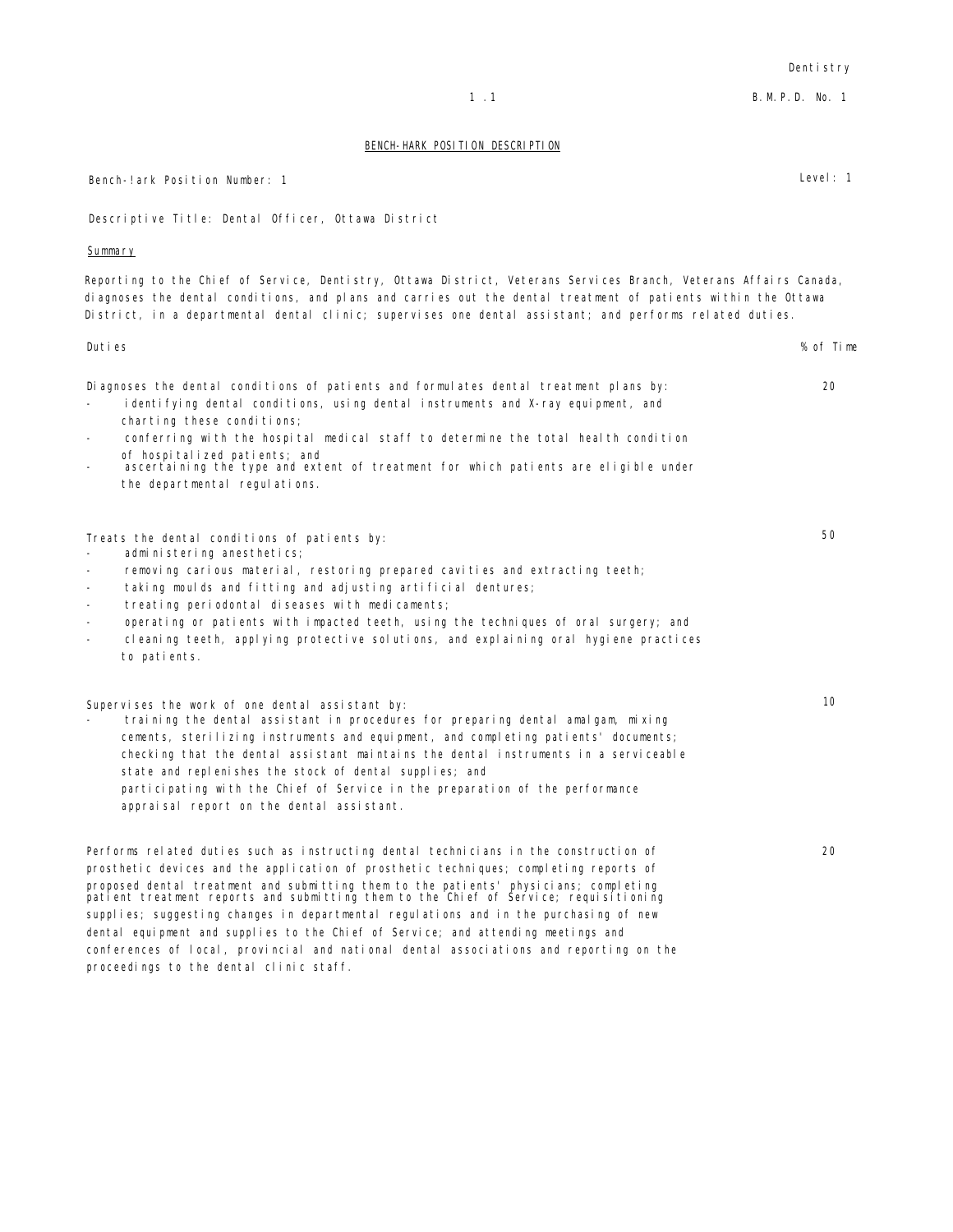### Statement of Distinguishing Features

The work requires providing full dental diagnostic and treatment services as a general dental practitioner to eligible veterans, Royal Canadian Mounted Police Officers, Canadian International Development Agency students and other persons served by the Ottawa District dental clinic. Patients treated include RCMP officers and veterans who have received facial injuries, and the aged and chronically ill.

Assignments are of a recurring nature and require applying established methods and procedures of general dental practice, and departmental instructions and regulations. Assignments also require formulating dental treatment plans based on the type and extent of treatment for which patients of various classifications are eligible and the dental and total health condition of the patients. Guidance on the type and extent of treatment to be provided to patients is available from the Chief of Service. Objectives to be achieved by the incumbent are stated in general terms. Work priorities are usually well defined in instructions or through discussions with the Chief of Service.

The work requires a thorough knowledge of the theory and practice of dentistry and a knowledge of the departmental instructions covering the nature of the dental treatment to be provided to patients of various eligibility classifications.

The incumbent is responsible for planning and carrying out all phases of the duties described; planning the work of a dental assistant; and submitting proposed dental treatment plans to the patients' physicians, and patient treatment reports to the Chief of Service. The work is not usually subject to review.

The incumbent is responsible for supervising one dental assistant, training the dental assistant and two dental technicians in work methods and procedures, and reporting to the Chief of Service on the work performance of the dental assistant. The incumbent is also responsible for requisitioning dental supplies, controlling the use of dental equipment and supplies, prescribing prostheses, recommending the purchase of new dental equipment and supplies, and suggesting revisions in departmental regulations.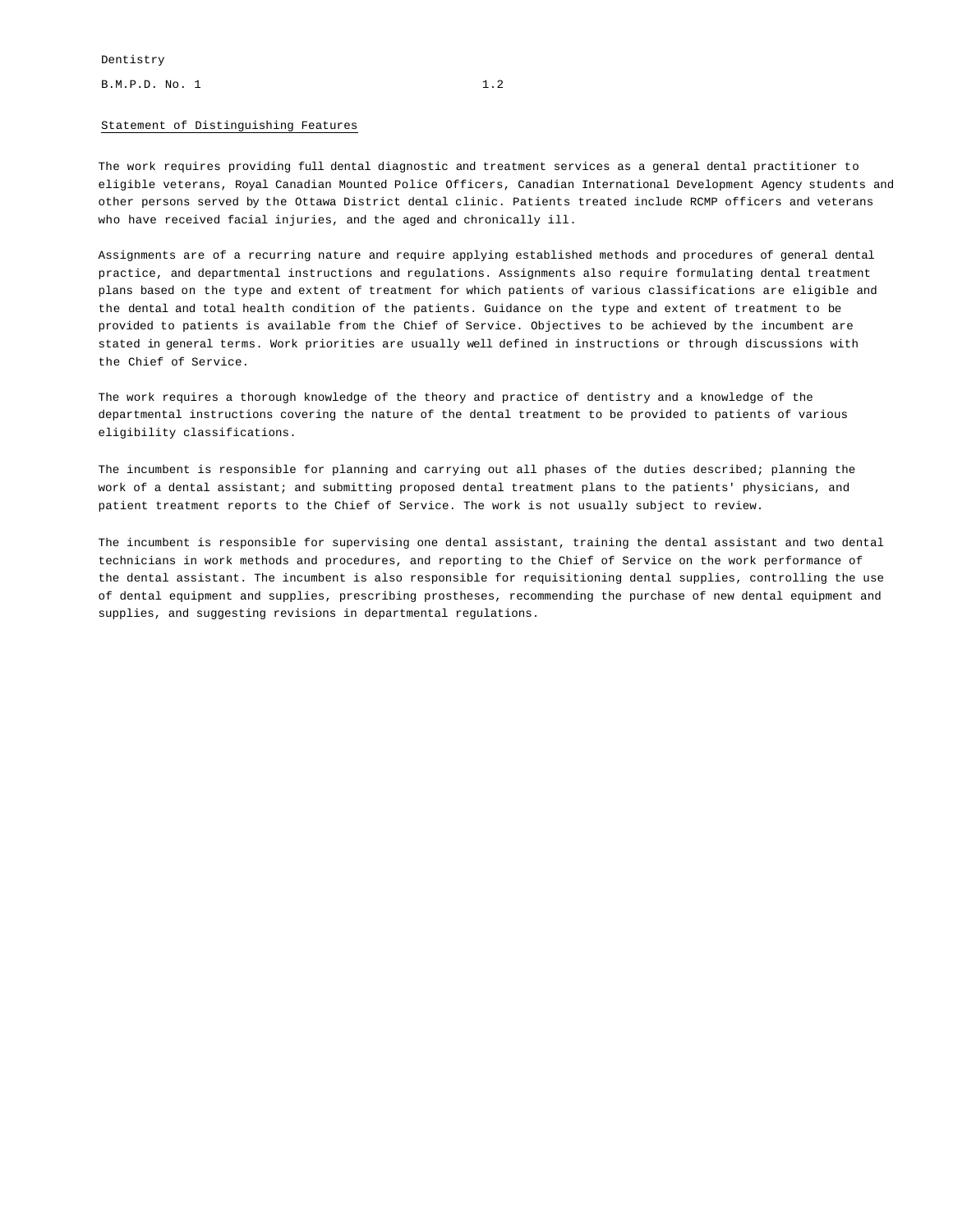

 $\mathcal{C}$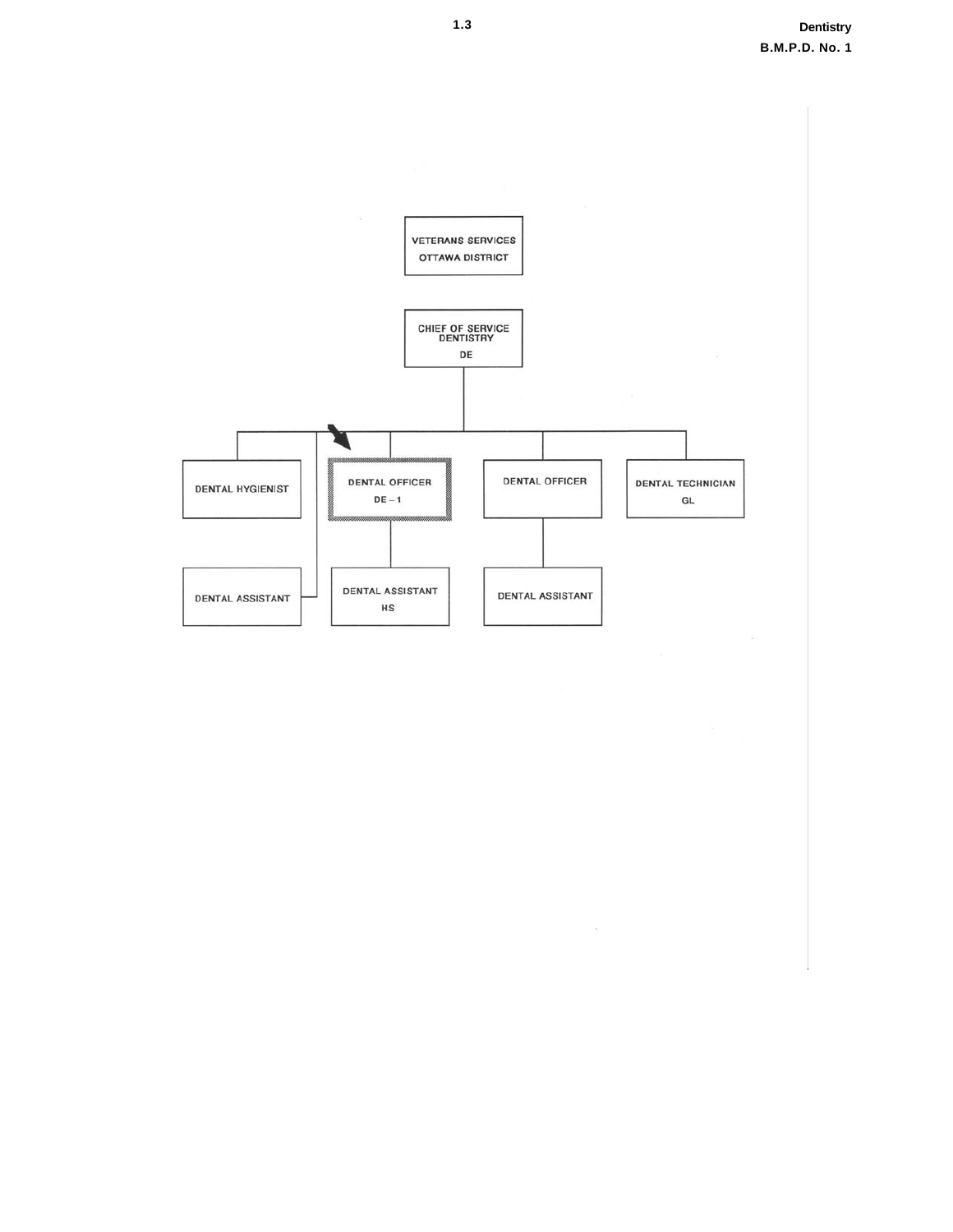## BENCH-MARK POSITION DESCRIPTION

| Descriptive Title: Field Dental Officer, Inuvik Zone                                                                                                                                                                                                                                                                                                                                                                                                   |           |
|--------------------------------------------------------------------------------------------------------------------------------------------------------------------------------------------------------------------------------------------------------------------------------------------------------------------------------------------------------------------------------------------------------------------------------------------------------|-----------|
| <u>Summary</u>                                                                                                                                                                                                                                                                                                                                                                                                                                         |           |
| Reporting tc the Area Dental Officer, Inuvik Zone, Medical Services Branch, Health and Welfare Canada,<br>diagnoses and treats the dental conditions primarily of Native children and adults, in the Inuvik Zone; conducts<br>preventive dentistry; supervises one dental assistant; and performs related duties.                                                                                                                                      |           |
| Duties                                                                                                                                                                                                                                                                                                                                                                                                                                                 | % of Time |
| Diagnoses and treats dental conditions of patients by:                                                                                                                                                                                                                                                                                                                                                                                                 | 60        |
| identifying dental conditions, using dental instruments and X-ray equipment, and<br>$\overline{\phantom{a}}$<br>charting these conditions;<br>planning dental treatment for patients;<br>Ξ.<br>administering anesthetics, removing carious material, restoring prepared cavities<br>$\overline{\phantom{0}}$<br>and extracting teeth;                                                                                                                  |           |
| taking moulds and constructing, fitting, adjusting and repairing dentures; and<br>$-$<br>treating periodontal diseases with medicaments.<br>$\overline{\phantom{a}}$                                                                                                                                                                                                                                                                                   |           |
| Conducts preventive dentistry by:<br>cleaning teeth and applying protective solutions;<br>explaining oral hygiene practices to patients; and<br>giving demonstrations end talks on dental health to school children.<br>$-$                                                                                                                                                                                                                            | 10        |
| Supervises the work of one dental assistant by:<br>training the dental assistant in procedures for preparing dental amalgam, mixing<br>cements, and sterilizing instruments and equipment;<br>checking that the dental assistant maintains the dental instruments and equipment in<br>$-$<br>a serviceable state; and<br>participating with the Area Dental Officer in the preparation of the performance<br>appraisal report on the dental assistant. | 1C        |
| Performs related duties such as scheduling field visits and clinics; completing patient<br>record cards and daily and monthly dental reports; compiling statistics; requisitioning<br>supplies and equipment; and suggesting the purchase of new dental supplies arid equipment<br>to the Area Dental Officer.                                                                                                                                         | 20        |

# Statement of Distinguishing Features

The work requires providing dental diagnostic and treatment services as a general dental practitioner to the client population of the Inuvik Zone. Patients are primarily Native children in settlements. The work also requires delivering talks to groups of people in the population served on means for improving their dental health.

Bench-mark Position Number: 2 Level: 1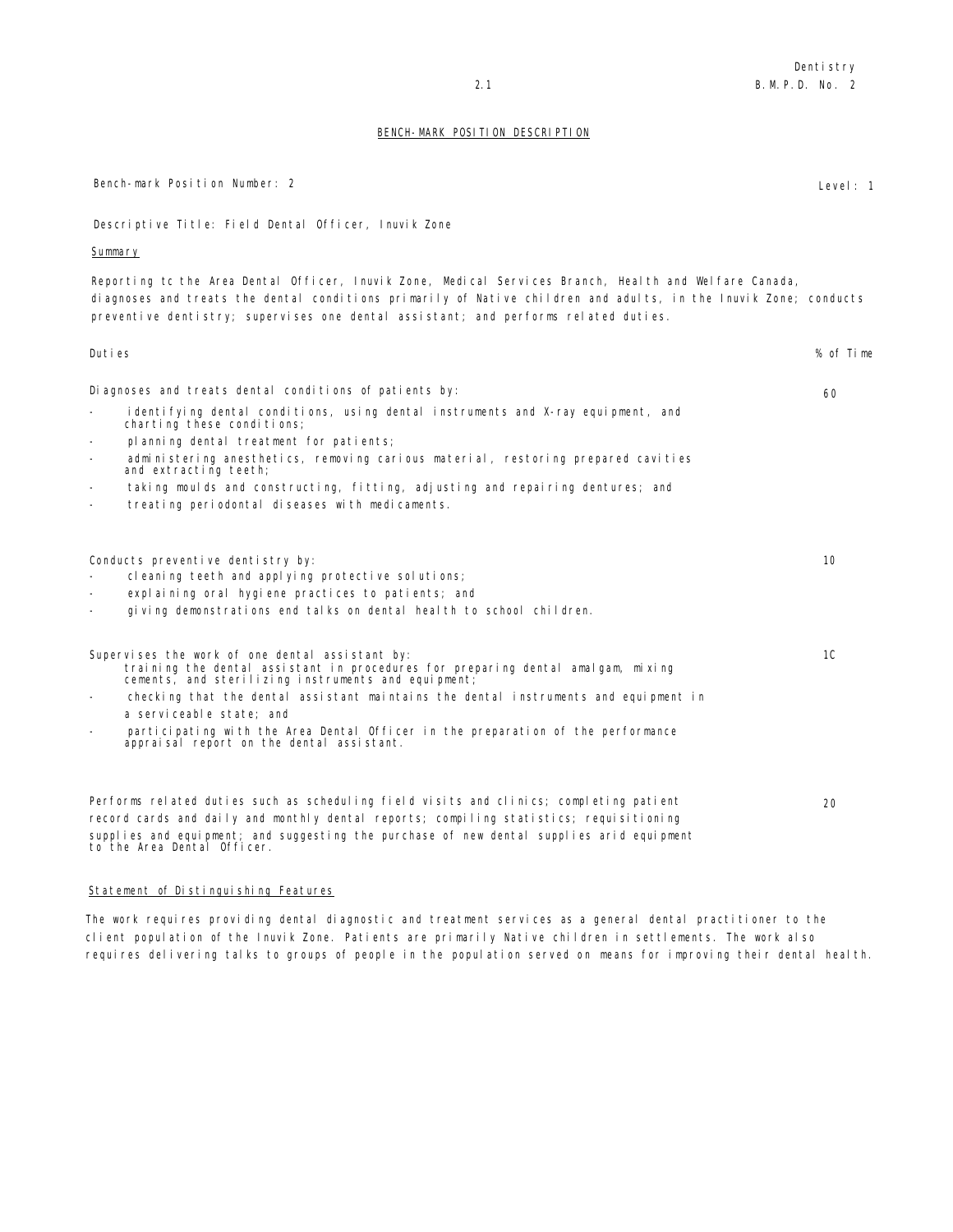Assignments are of a recurring nature and require applying established methods and procedures of general dental practice. Assignments also require planning dental treatment based on established guidelines and priorities, diagnosing dental conditions, and assessing the general health condition of patients. The work requires providing adequate treatment, using portable equipment. In making diagnoses and planning and conducting treatment, advice from physicians and other dentists may not be available. Guidance on planning itineraries is available from the supervisor. Objectives to be achieved by the incumbent are stated in general terms. Work priorities are usually well defined by precedents and through discussions with the supervisor.

The work requires a thorough knowledge of the theory and practice of dentistry.

The incumbent is responsible for planning, organizing and carrying out all phases of the duties described and planning the work of a dental assistant. Work itineraries are discussed with the supervisor prior to implementation. The work is not usually subject to review.

The incumbent is responsible for supervising and training one dental assistant; prescribing prostheses; controlling the use of equipment and supplies; requisitioning supplies; recommending the purchase of new dental equipment and supplies; and scheduling and arranging field trips and clinics.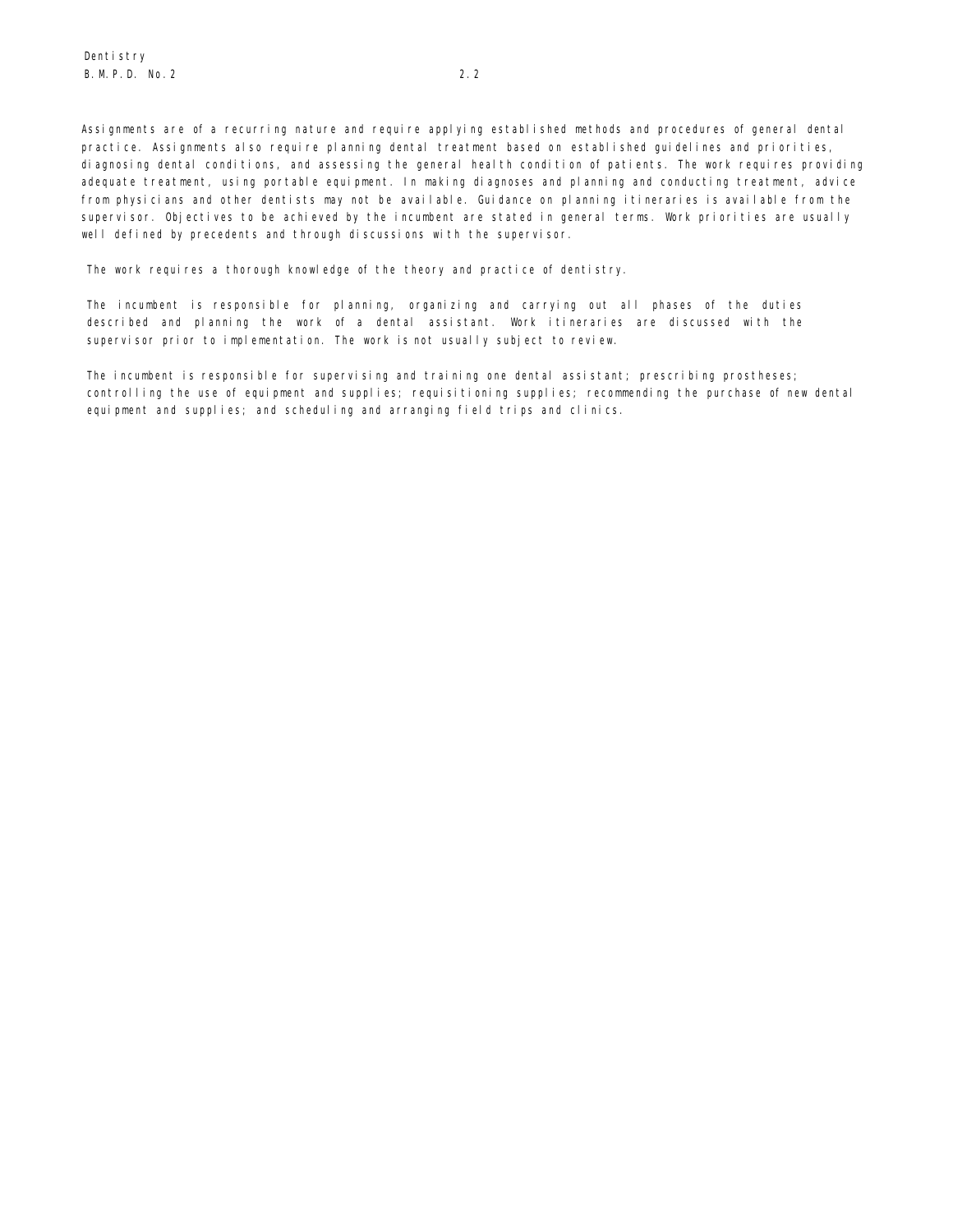**Dentistry B.M.P.D. No. 2** 

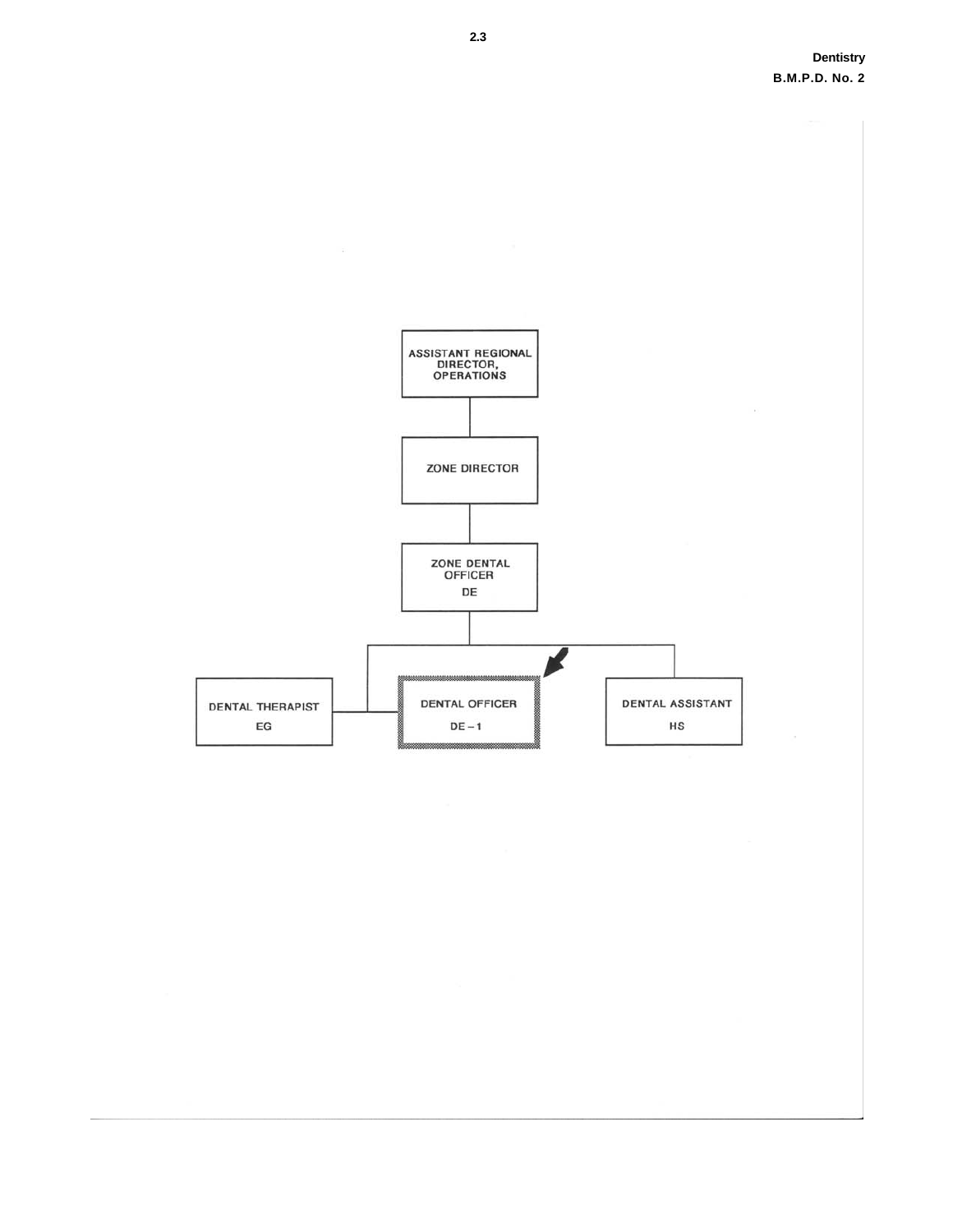### BENCH-MARK POSITION DESCRIPTION

Bench-mark Position Number: 3 Level: 2

Descriptive Title: Zone Dental Officer, Inuvik Zone

### Summa

Reporting to the Zone Director, Inuvik Zone, Medical Services Branch, Health and Welfare Canada, plans and administers the dental treatment and dental health education activities in the zone.- diagnoses and treats the dental conditions of children and adults; implements a dental health education program; supervises one dental officer, two dental technicians and one dental hygienist; and performs related duties.

Duties which is a set of the set of the set of the set of the set of the set of the set of time set of time set of time Plans the dental treatment and dental health education activities in the zone by: 701 consulting and corresponding with public health officials, teachers and medical doctors to survey the population's state of dental health; anal yzing the survey findings to determine priorities; - conferring with leaders of native communities to explain the benefits of dental treatment and dental health education; and cc-operating with school authorities, teachers and other community leaders to arrange for the location of portable dental clinics, the use of utilities and the scheduling of visits and patient appointments. Administers the dental treatment and dental health education program in the tone by: 15 requisitioning dental supplies for clinics, nursing stations and other health facilities throughout the zone; - estimating travel, equipment and operation costs for the zone dental program and authorizing expenditures; recommending changes in the zone dental program; and preparing statistical reports and patient treatment reports. Diagnoses and treats dental conditions of patients by: 50 and 50 and 50 and 50 and 50 and 50 and 50 and 50 and 50 and 50 and 50 and 50 and 50 and 50 and 50 and 50 and 50 and 50 and 50 and 50 and 50 and 50 and 50 and 50 and identifying dental conditions, using dental instruments and X-ray equipment, and charting these conditions; formulating treatment plans; administering anesthetics, removing carious material, restoring prepared cavities and extracting teeth; operating on impacted teeth, using the techniques of oral surgery; - constructing, fitting, adjusting and repairing artificial dentures; treating periodontal diseases with medicaments; and clearing teeth and applying protective solutions. Implements a dental health education program r the zone by:

- lecturing and giving demonstrations to groups of school children and others on dental hygiene and good dietary practices; and
- instructing public health nurses and community health aides in dental hygiene and emergency dental treatment.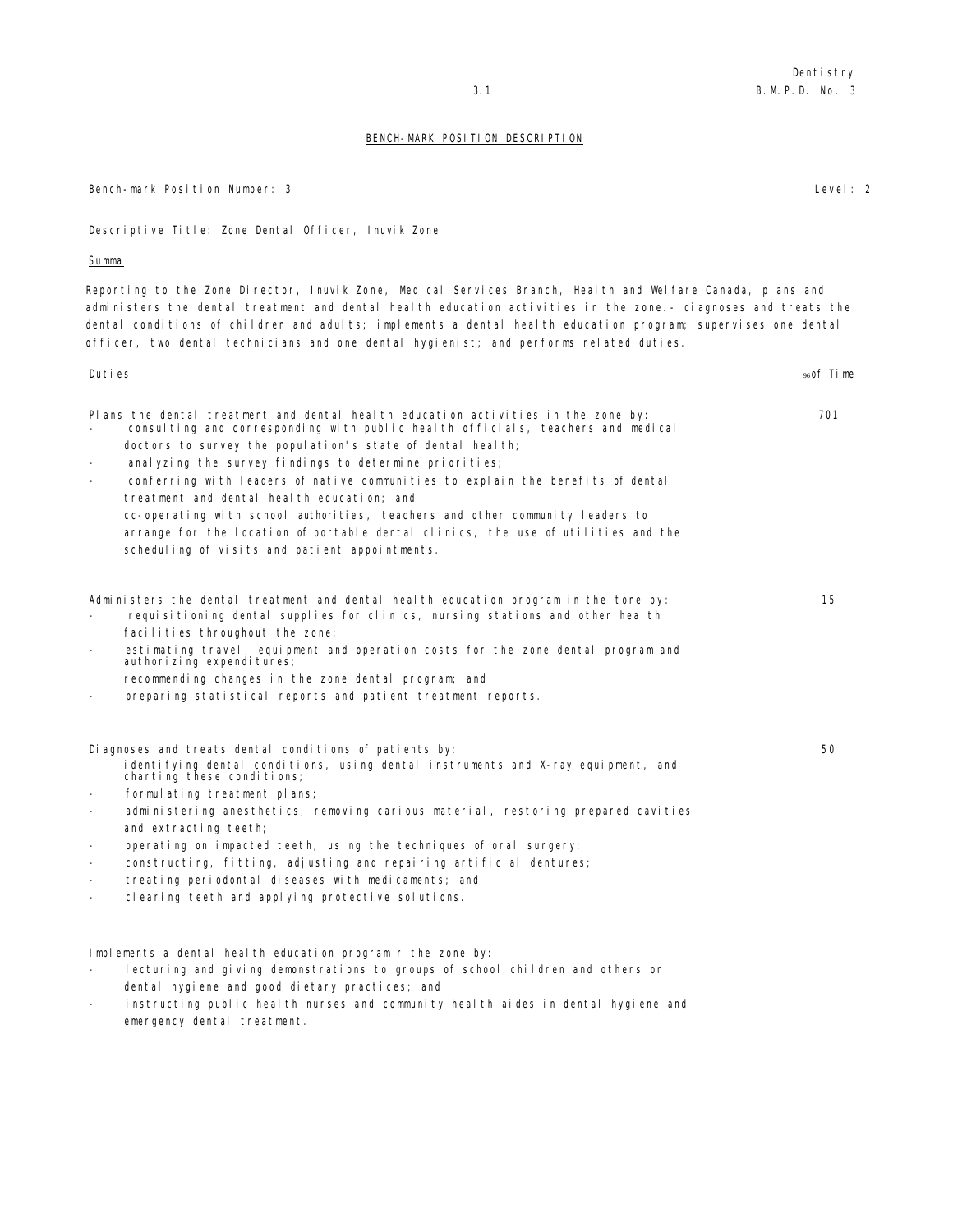5

5

Supervises the work of one dental officer, two dental technicians and one dental hygienist by:

- planning and scheduling the work of the staff;
- training staff members in the application of departmental regulations and instructions;
- training the dental technicians and dental hygienist in Para dental techniques; and
- evaluating the work performance of staff members and writing appraisal reports.

Performs related duties such as assessing the value of dental services provided to non-indigent patients and writing invoices for these patients; recommending the purchase of new dental equipment for the health facilities throughout the zone; and serving on selection boards for dental staff.

# Statement of Distinguishing Features

The work requires planning and administering the active and preventive dental treatment and dental health education activities directed primarily towards the Native population in the Inuvik Zone, and providing full dental diagnostic and treatment services as a general dental practitioner to the population. The work also requires lecturing to public health nurses and other health workers on emergency dental treatment and to groups and individuals on dental health. The zone dental program is carried out by the incumbent and a staff of one dental officer, two dental technicians and one dental hygienist.

Assignments are of a recurring nature and require applying departmental instructions and regulations and established methods and procedures of general dental practice. Assignments also require determining treatment priorities and providing adequate dental treatment services within the limitations posed by the use of portable equipment. Guidance is available from the Zone Director and the Regional Dental Officer who is located in Yellowknife. As there are no private dentists practicing in Inuvik Zone, immediate professional consultation is restricted to that with the junior dental officer. Objectives to be achieved by the incumbent are stated in general terms,

The work requires a thorough knowledge of the theory and practice of dentistry, a comprehensive knowledge of the intent and application of the department's dental program, and a knowledge of the dental health condition of the population served in the zone.

The incumbent is required to evaluate the zone population's state of dental health, to determine priorities for the dental treatment and dental health education service provided in the zone, to schedule own tours and for one other dental officer within the guidelines furnished by the Regional Dental Officer and to write monthly reports on the zone's dental activities.

The work requires supervising and training a staff of one dental officer, two dental technicians and one dental hygienist; serving on selection boards; writing staff appraisal reports; and instructing nurses and other health workers. The incumbent is also responsible for estimating costs for the zone dental program; authorizing expenditures; requisitioning and controlling supplies and equipment; and recommending the purchase of new equipment.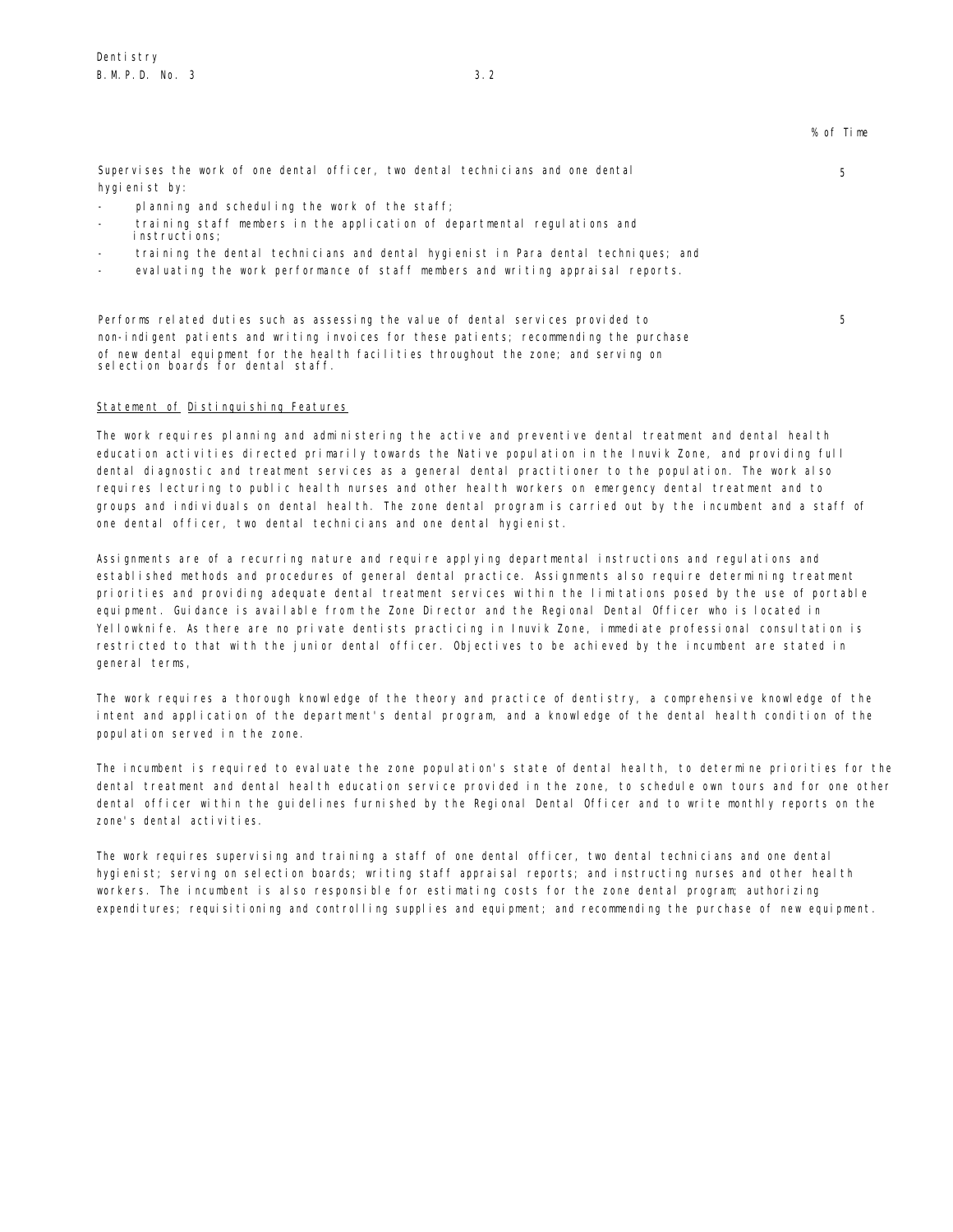

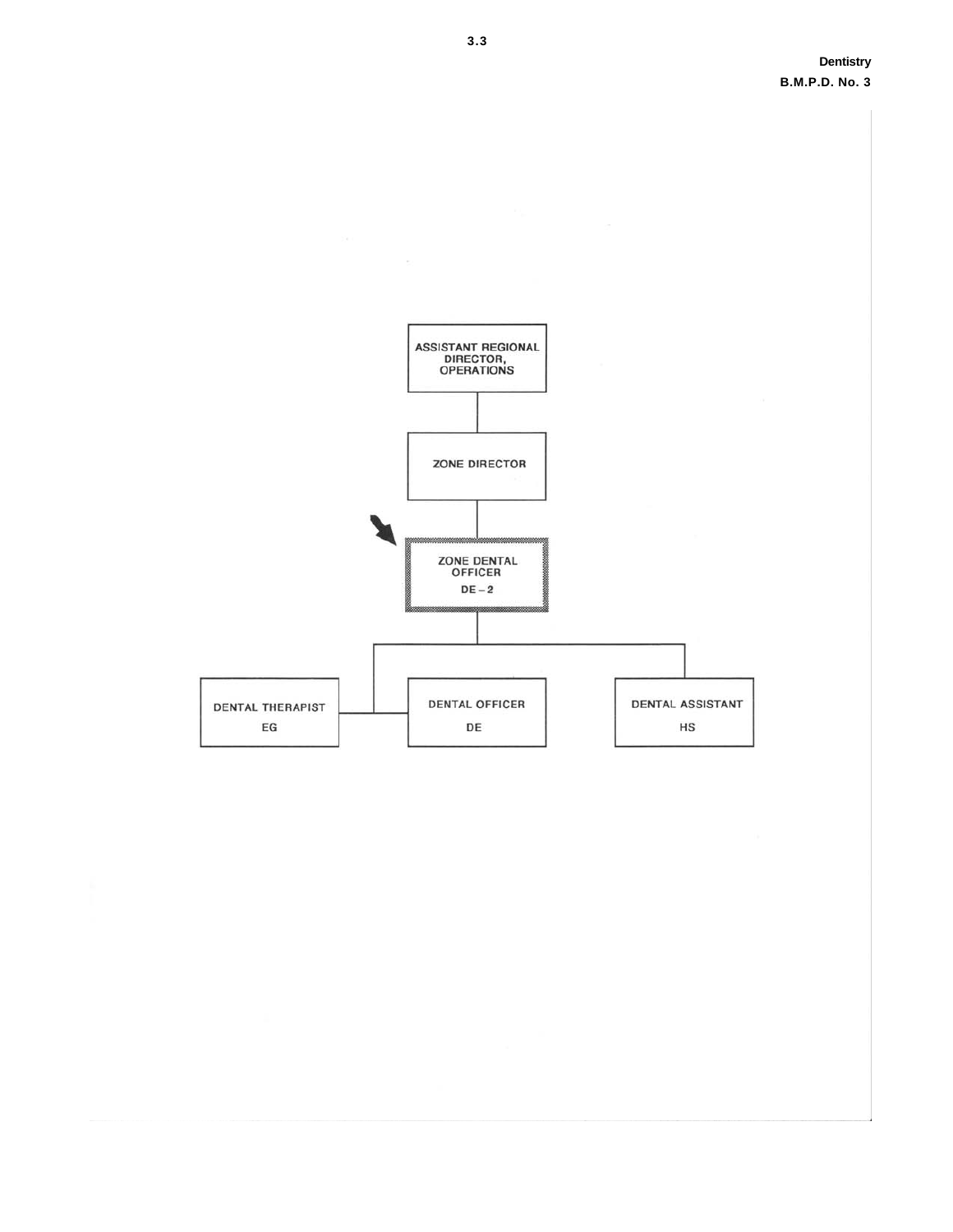Bench-mark Position Number: 4 Level: 3

Descriptive Title: Regional Dental Advisor

### Summary

Reporting to the Regional Medical Officer, develops regional policies and practices in the dental discipline for the Quebec Region, and provides functional guidance to the Chief of Dental Services in Quebec District offices and Ste-Anne's Hospital; provides advice to the Regional Director General, the Regional Medical Advisor, the Regional Manager Benefit Administration and dentists on the interpretation of the Veterans Treatment Regulations as it relates to complex cases of entitlement in the dental and related fields; and,

Reporting to the District Director, directs the operations of the Montreal District Dental Services; diagnoses and treats dental condition of patients; supervises a staff of dentists, dental assistants, dental technicians and clerks and is a member of the District Director's Management Team.

Interprets and develops policies and practices for application within the region on the operation and administration of the In-House and Dentist of Choice (DOC) Programs; maintains liaison with officials of the Quebec Dental Association, with universities, Provincial RCMP officials, and the Departmental Dental Advisor on plans and trends in the provision of dental care throughout the province, as it may affect dental care to the veterans, the RCMP and other eligible recipients of departmental services; issues regional guidelines and instructions as they pertain to the operation and administration of the Dentist of Choice Program; reviews and approves dental treatment plans submitted by DOC dentists in the Quebec, Sherbrooke and Gatineau Districts; advises on the selection, training and qualifications for employment of dentists, dental assistants, and dental technicians in departmental clinics in the region; and provides advice on the standards of equipment and supplies for departmental clinics in the region to ensure compliance with departmental policy and consistency with departmental plans and budgets.

Reviews and certifies complex or controversial dental treatment plans and cases considered to be equivalent to a hand or arm amputation referred by the Chiefs of Dental Services; reviews and approves complex matters in the entitlement of dental accounts as referred by the Regional Manager Benefits Administration; and reviews and approves, where appropriate, cases referred by Chiefs of Dental Services involving the replacement of prosthesis considered to be lost through negligence.

Plans and directs the objectives, budget, and overall operations of the clinic and dental laboratory; advises the District Director and District Senior Treatment Medical Officer on professional matters relating to the dental discipline and dental treatment of clients; ensures efficiency and effectiveness of clinic and dental laboratory operations in Montreal, and the operation of the Dentist of Choice Programs in the Montreal, Quebec, Sherbrooke and Catineau Districts; and reviews and approves Dental Treatment Plans submitted by DOC dentists in the Montreal District, and maintains close liaison with DOC dentists in the district in advising on and advocating the rights of the veterans.

Duties % of Time

20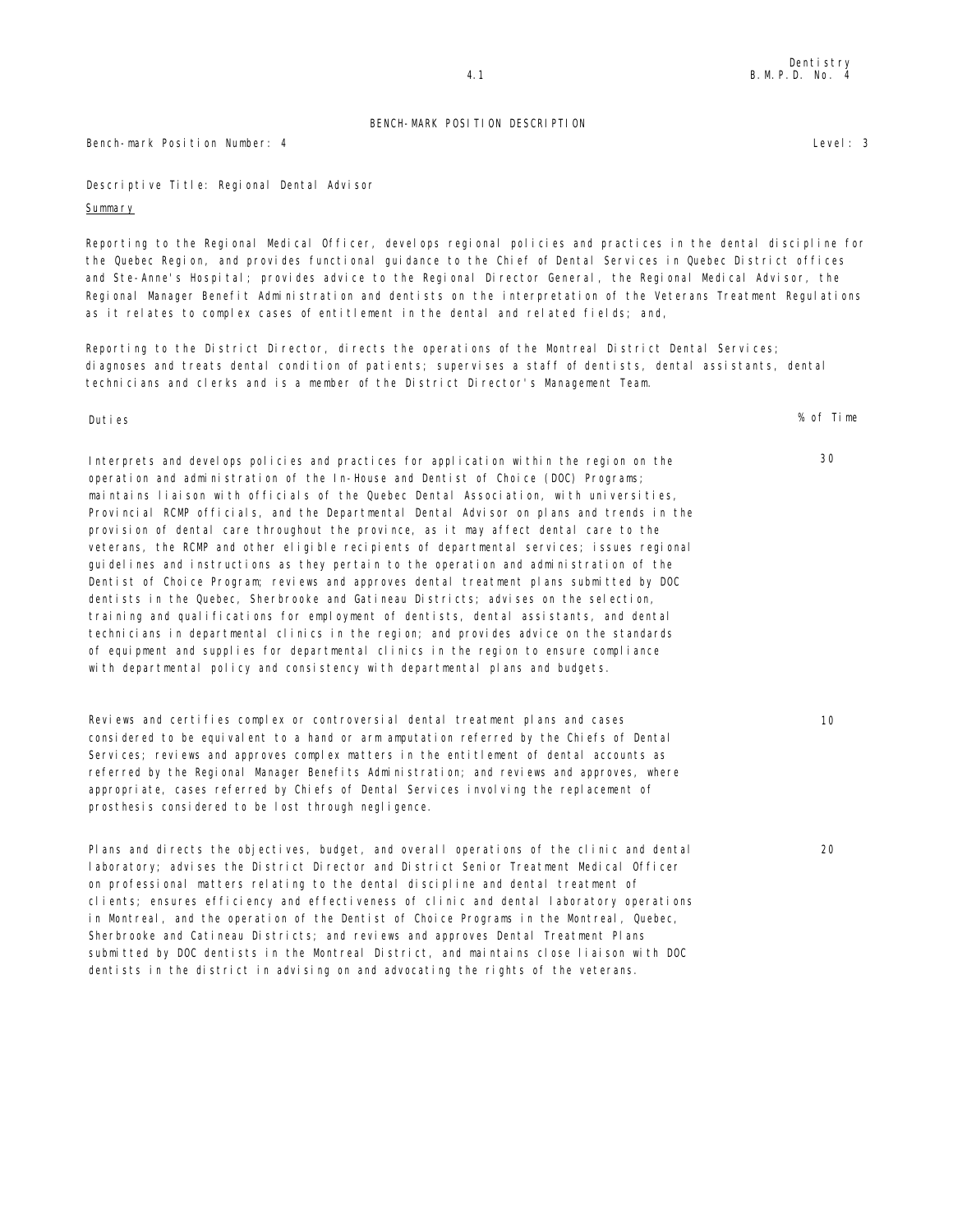| Diagnoses and treats dental conditions of patients.                                                                                                    | 25 |
|--------------------------------------------------------------------------------------------------------------------------------------------------------|----|
| Supervises a staff of dentists, dental assistants, dental technicians and clerks engaged<br>in providing dental treatment and related office services. | 10 |
| Is a member of the District Director's Management Team.                                                                                                |    |

## Statement of Distinguishing Features

The work requires implementing and controlling an active and preventive dental treatment program for veterans, CUSO students, CIDA students and RCMP officers in the Quebec Region which has four district offices. The actual services are provided by four Dental Officers at the DE-01 and DE-02 levels, three Dental Technicians, three Dental Assistants, one Dental Clerk and two receptionists.

Assignments are of a recurring nature and require applying and interpreting departmental and program instructions and regulations. Assignments also require developing and controlling an annual budget. Objectives to be achieved by the incumbent are stated in general terms and guidance is available from the Departmental Dental Services Advisor.

As Regional Dental Advisor, the incumbent develops regional policies and practices in the dental discipline. The incumbent also provides advice to the Regional Director, Regional Medical Officer, Regional Manager Benefit Administration, District Chief of Service Dentistry concerning the interpretation of Treatment regulations as it relates to complex cases of entitlement in the dental and related fields.

As Regional Dental Advisor and District Dental Officer, the position requires a thorough knowledge of the theory and practice of dentistry, a comprehensive knowledge of the intent and application of departmental instructions on the eligibility of patients for dental treatment and the type and extent of treatment to be provided.

The incumbent ensures the efficiency and effectiveness of the clinic operations and of the Dentist of Choice program in his region. The incumbent is also required to analyze and evaluate the quality of dental treatment services provided in the Region. The incumbent is responsible for supervising and training a staff, serving on selection boards and writing staff appraisal reports. The incumbent authorizes treatment to be provided to patients by private dental practitioners and, through the Manager Benefits Administration, the payment of accounts.

The incumbent is also required to review patient treatment reports submitted by the dental staff and private practitioners and to submit weekly, monthly and annual financial and treatment reports to District Director and Departmental Dental Services Advisor.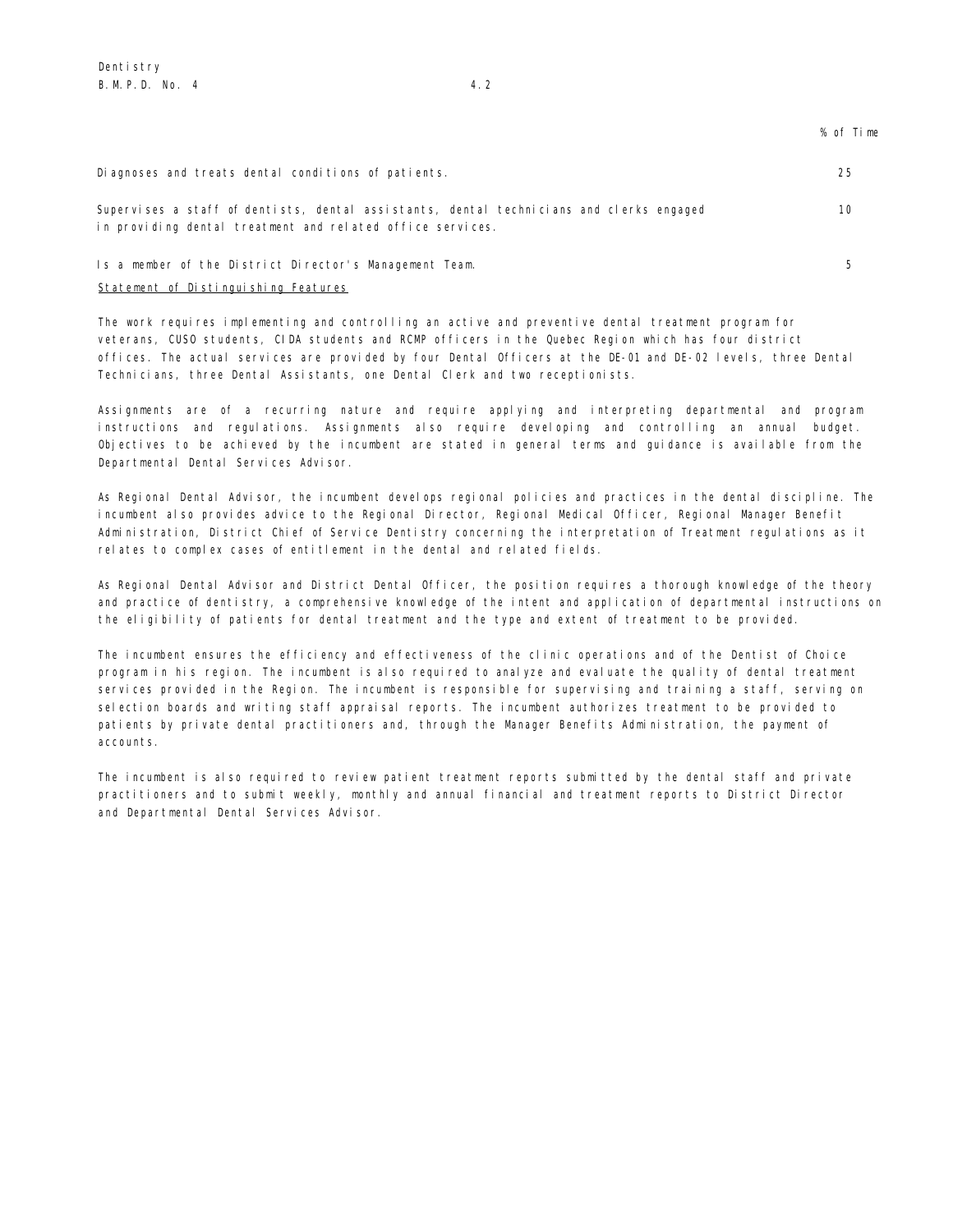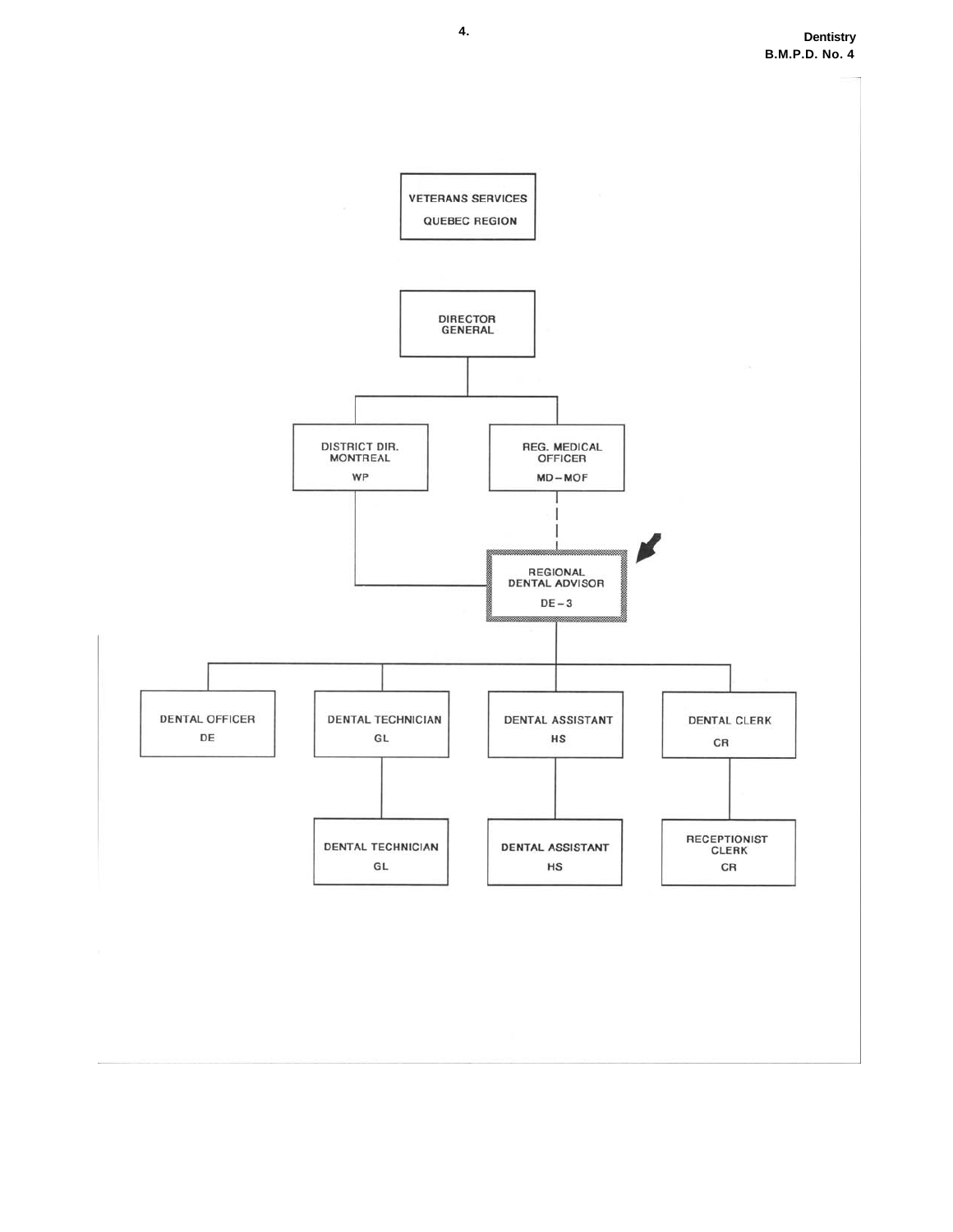| BENCH-MARK POSITION DESCRIPTION            |            |
|--------------------------------------------|------------|
| Bench-mark Position Number: 5              | Level: $3$ |
| Descriptive Title: Regional Dental Officer |            |

Dentistry

Descriptive Title: Regional Den Summary

Reporting to the Assistant Regional Director, Medical Services Branch, Health and Welfare Canada, plans, organizes and administers the dental treatment services and dental health education activities in a region; and performs related duties.

| Duties                                                                                                                                                                                                                                                                                                                                                                                                                                              | % of Time |
|-----------------------------------------------------------------------------------------------------------------------------------------------------------------------------------------------------------------------------------------------------------------------------------------------------------------------------------------------------------------------------------------------------------------------------------------------------|-----------|
| Plans and organizes the active and preventive dental treatment services and t1.e dental<br>public health education activities directed towards the Native population under federal<br>responsibility located in a region, by formulating objectives and guidelines for field<br>tours to be made by staff dentists, private practitioners and dental therapists, by<br>recommending priorities and the provision and allocation of staff and funds. | 30        |
| Administers the provision of dental care services in a region by a staff of field<br>dentists, dental hygienists, dental therapists and dental assistants and a large number<br>of private dental practitioners, by evaluating the effectiveness of services, authorizing<br>the payment of accounts, and coordinating the provision of services with officers of<br>other federal and provincial departments and Native organizations.             | 45        |
| Performs related duties such as obtaining the services of private dental practitioners;<br>serving on selection boards; participating in evaluating the work performance of field<br>dentists; and writing a variety of reports on the region's dental treatment and dental<br>public heal th education activities.                                                                                                                                 | 25        |

# Statement of Distinguishing Features

The work requires planning, organizing and controlling the active and preventive dental treatment and dental health education services directed towards the Native population under federal responsibility, primarily schoolage children, in the region. The dental program of the region is carried out by field dentists, dental hygienists, dental assistants, dental therapists and a large number of dental practitioners retained at periodic intervals on a fee-for-service basis or under contracts negotiated by the Regional Dental officer.

Assignments require establishing procedures for processing applications and accounts for dental treatment, and developing and interpreting guidelines setting forth the objectives and standards of dental care in the region. Formulating objectives, priorities and plans for dental treatment services and administering these services require identifying and evaluating a number of variables including the size and geographic distribution and dental health characteristics of the population to be served; the availability of staff and services of private dental practitioners; the willingness and capacity of Native communities to assume part of the cost of dental treatment; and the co-operation of provincial, territorial and Armed Forces dental personnel, and Indian and Northern Affairs Canada. Assignments also require evaluating information using epidemiological study methods and estimating and forecasting required staff, monies and facilities. Objectives to be achieved by the incumbent are stated in general terms. Guidance is available from the immediate supervisor.

5.1 B.M.P.D. No. 5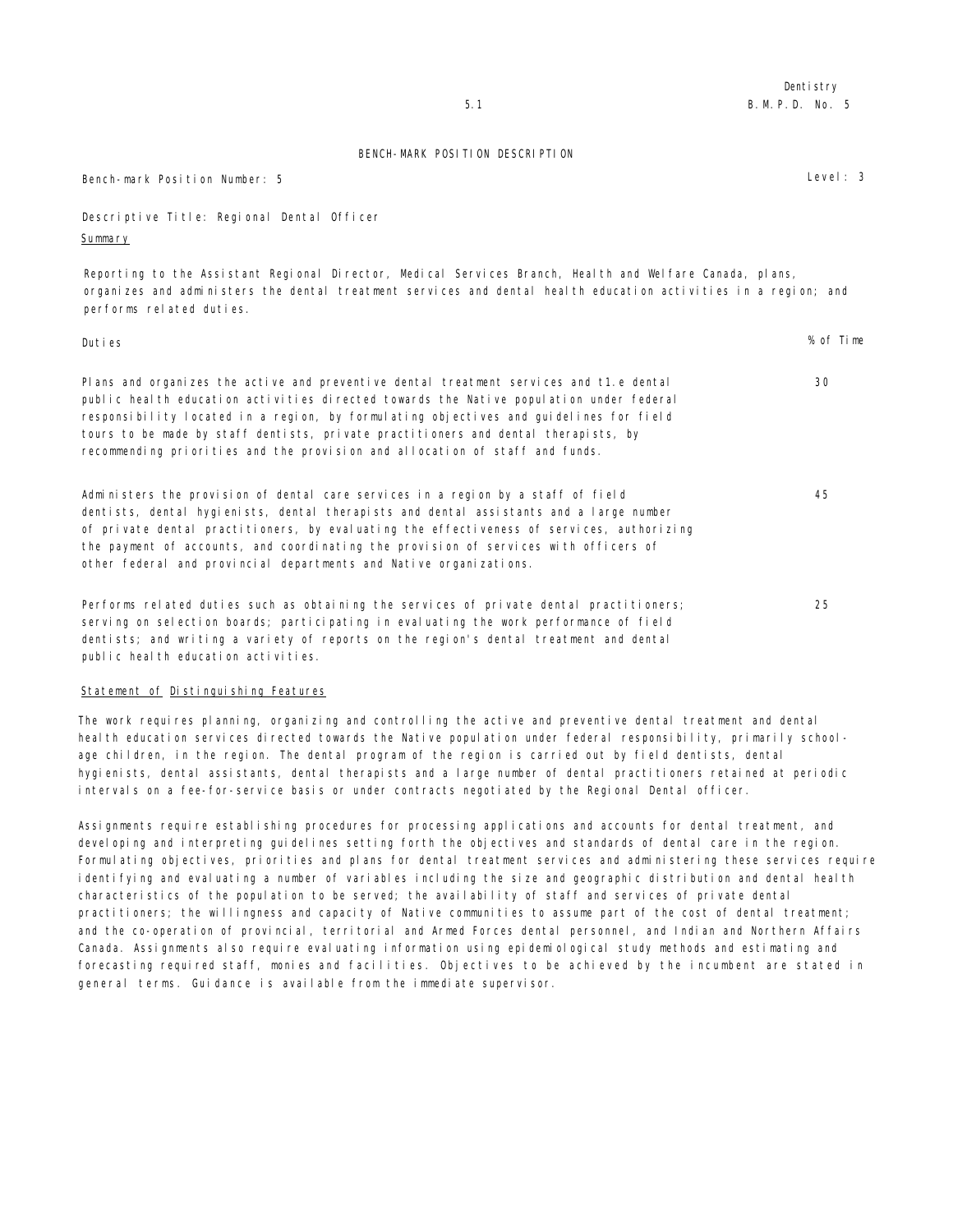The work requires a thorough knowledge of the theory and practice of dentistry and a good knowledge of the intent and application of departmental regulations on financial and personnel matters. It also requires knowledge of the dental health condition of the population served in the region.

The incumbent is required to evaluate the incidence of dental diseases among Natives Under federal responsibility to determine treatment levels, to formulate guidelines on the frequency and duration of tours by field dentists and private practitioners, and to determine priorities for the dental treatment and dental health education services provided. The incumbent is also required to approve proposed treatment plans of private practitioners, to evaluate the quality of work performed by field dentists and private practitioners, to select dental health literature and develop teaching aids suitable for use by field dentists and public health nurses, and to write reports on the dental care program in the region.

The incumbent is responsible for suggesting changes in the allocation of field dental and Para dental staff; establishing guidelines on the use of staff; interviewing candidates; checking references; serving on selection boards; and recommending appointments of field dentists. The incumbent is responsible for reviewing estimates of required monies submitted by field dentists; forecasting monies required for the dental program in the region; approving payment. of accounts submitted by private practitioners; adjusting fees and contract terms with private practitioners and terms of cost-sharing agreements with Native communities; and meeting with officials of provincial dental associations to encourage acceptance of branch fee schedules. The incumbent contacts private practitioners to obtain their co-operation in providing dental care to patients; consults with officers of Indian and Northern Affairs Canada to develop procedures for the processing of applications and accounts related to the provision of dental health services; and consults with officials of provincial health departments to co-ordinate dental care services in Native communities lacking a resident dentist. In addition, the incumbent is required to co-ordinate the work of field dentists and private dental practitioners.